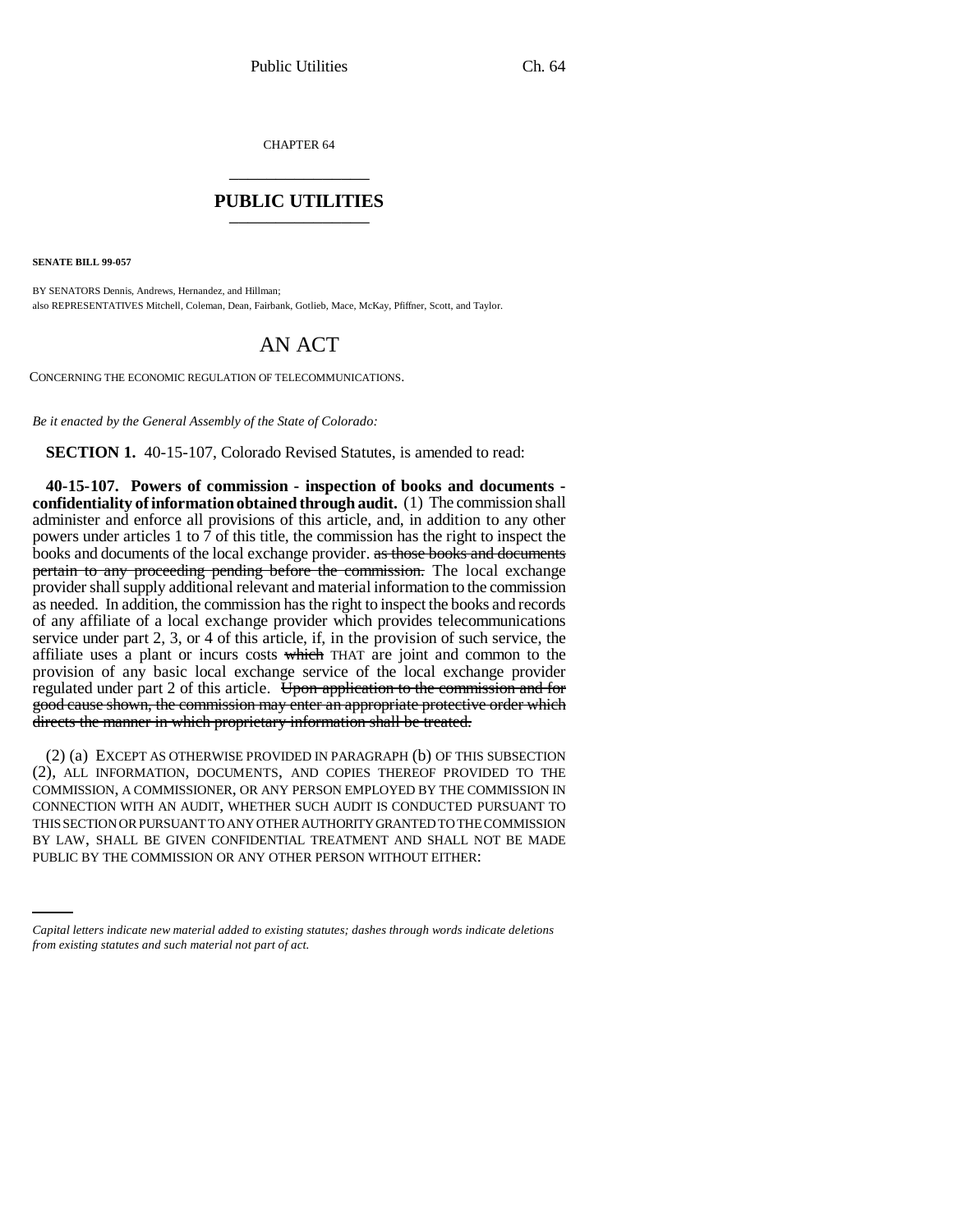(I) THE PRIOR WRITTEN CONSENT OF THE PERSON PROVIDING SUCH INFORMATION, DOCUMENTS, OR COPIES; OR

(II) A COURT ORDER ISSUED PURSUANT TO SECTION 24-72-204 (5), C.R.S.

(b) THIS SUBSECTION (2) SHALL NOT BE CONSTRUED TO SHIELD FROM DISCLOSURE INFORMATION, DOCUMENTS, AND COPIES THEREOF THAT ARE IN THE COMMISSION'S POSSESSION THROUGH THE EXERCISE OF THE COMMISSION'S AUDIT AUTHORITY AND THAT ARE OTHERWISE SUBJECT TO DISCLOSURE UNDER THE COLORADO OPEN RECORDS LAW, PART 2 OF ARTICLE 72 OF TITLE 24, C.R.S. THE COMMISSION MAY CONSIDER WHETHER TO CHANGE THE STATUS OF REPORTS PROVIDED TO IT ON A NONCONFIDENTIAL BASIS.

**SECTION 2.** 40-15-111 (2), Colorado Revised Statutes, is amended to read:

**40-15-111. Regulation of the discontinuation or rearrangement of basic local exchange service - measured or message rate service not required.** (2) Rearrangements of exchange areas different from those in existence on July  $2$ , 1996, shall require a public hearing and a determination by the commission that such rearrangement will promote the public interest and welfare and will not adversely impact the public switched network of the affected local exchange provider or such provider's financial integrity.

**SECTION 3.** 40-15-201 (1), (2) (c), and (2) (f), Colorado Revised Statutes, are amended to read:

**40-15-201. Regulation by commission.** (1) For purposes of this part 2, except as otherwise provided in this title, each provider of basic local exchange service is declared to be affected with a public interest and a public utility subject to the provisions of articles 1 to 7 of this title, so far as applicable, including the regulation of all rates and charges pertaining to local exchange companies; EXCEPT THAT, IF A PROVIDER APPLIES FOR AND RECEIVES COMMISSION APPROVAL OF AN ALTERNATIVE FORM OF REGULATION, OR IF A PROVIDER IS A SMALL LOCAL EXCHANGE PROVIDER SUBJECT TO SIMPLIFIED REGULATORY TREATMENT UNDER SECTION 40-15-203.5 OR 40-15-503 (2) (d), THE COMMISSION SHALL NOT CONSIDER THE PROVIDER'S OVERALL RATE OF RETURN OR OVERALL REVENUE REQUIREMENTS WHEN DETERMINING THE JUST AND REASONABLE RATE FOR A PARTICULAR PRODUCT OR SERVICE. FOR A SMALL LOCAL EXCHANGE PROVIDER SUBJECT TO SIMPLIFIED REGULATORY TREATMENT UNDER SECTION 40-15-203.5 OR 40-15-503(2) (d), BASIC LOCAL EXCHANGE SERVICE SHALL BE REGULATED AS PROVIDED IN SUBSECTION (2) OF THIS SECTION. The commission may promulgate such rules and regulations as are necessary for the purpose of implementing the provisions of this part 2.

(2) The following products, services, and providers are declared to be subject to regulation pursuant to this part 2 and subject to potential reclassification under section 40-15-207:

## (c) Public coin telephone service;

(f) New products and services necessary for the provision INCLUDED IN THE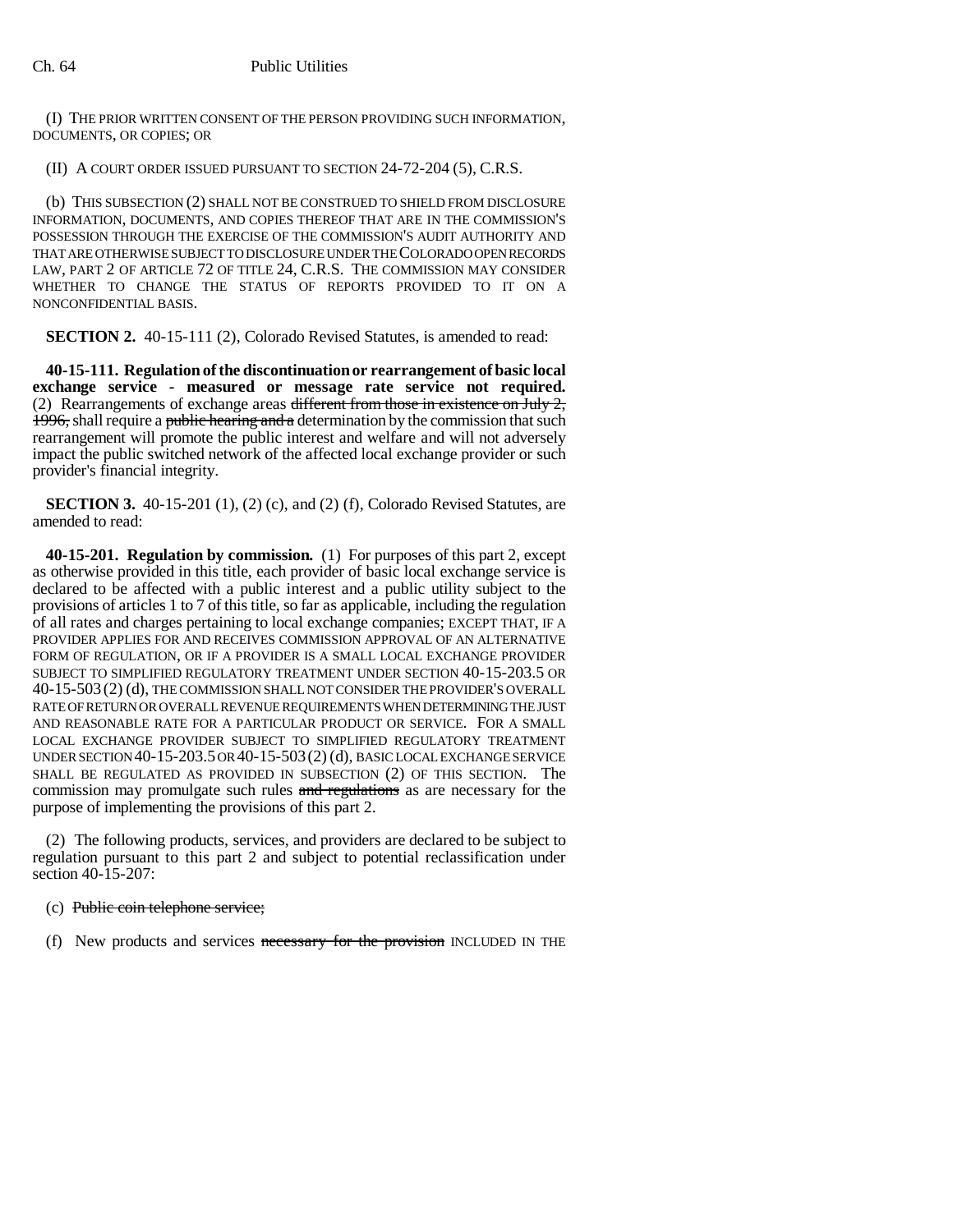DEFINITION of basic local exchange service;

**SECTION 4.** 40-15-206 (2), Colorado Revised Statutes, is amended to read:

**40-15-206. Regulation of the discontinuation or rearrangement of basic local exchange service - measured or message rate service not required.** (2) Rearrangements of exchange areas different from those in existence on July  $2$ , 1987, shall require a public hearing and a determination by the commission that such rearrangement will promote the public interest and welfare and will not adversely impact the public switched network of the affected local exchange provider or such provider's financial integrity.

**SECTION 5.** 40-15-302 (1), Colorado Revised Statutes, is amended to read:

**40-15-302. Manner of regulation - rules.** (1) (a) The commission shall promulgate rules and regulations as may be appropriate to regulate services and products provided pursuant to this part 3. In promulgating such rules, and regulations, the commission shall consider such alternatives to traditional rate of return regulations as flexible pricing, detariffing, and other such manner and methods of regulation that AS are deemed consistent with the general assembly's expression of intent pursuant to section 40-15-101. It is the intent of the general assembly that traditional rate base or rate of return regulation may be considered but shall not be the sole factor considered by the commission. IF A PROVIDER APPLIES FOR AND RECEIVES COMMISSION APPROVAL OF AN ALTERNATIVE FORM OF REGULATION, OR IF A PROVIDER IS A SMALL LOCAL EXCHANGE PROVIDER SUBJECT TO SIMPLIFIED REGULATORY TREATMENT UNDER SECTION 40-15-203.5 OR 40-15-503 (2) (d), THE COMMISSION SHALL NOT CONSIDER THE PROVIDER'S OVERALL RATE OF RETURN OR OVERALL REVENUE REQUIREMENTS WHEN DETERMINING THE JUST AND REASONABLE RATE FOR A PARTICULAR PRODUCT OR SERVICE. A LOCAL EXCHANGE PROVIDER THAT DOES NOT ELECT AN ALTERNATIVE FORM OF REGULATION AND THAT IS SUBJECT TO RATE OF RETURN REGULATION SHALL FURNISH such rate of return information shall be provided by the local exchange provider as requested by the commission.

(b) (I) FOR A SMALL LOCAL EXCHANGE PROVIDER SUBJECT TO SIMPLIFIED REGULATORY TREATMENT UNDER SECTION 40-15-203.5 OR 40-15-503 (2) (d), PRICE CEILINGS SHALL BE ESTABLISHED FOR ALL PRODUCTS AND SERVICES REGULATED UNDER THIS PART 3 AS FOLLOWS:

(A) FOR SWITCHED ACCESS SERVICE, PRICES SHALL NOT RISE ABOVE THE LEVEL IN EFFECT ON THE EFFECTIVE DATE OF THIS PARAGRAPH (b); EXCEPT THAT PRICE CEILINGS MAY BE ADJUSTED BY THE COMMISSION TO CONFORM TO ITS RULES CONCERNING THE HIGH COST SUPPORT MECHANISM ESTABLISHED UNDER SECTION 40-15-208 OR TO CONFORM TO ANY COMPANY FILING THAT IS SUBJECT TO THE COMMISSION'S RATE-OF-RETURN JURISDICTION.

(B) FOR ALL OTHER PRODUCTS AND SERVICES, PRICE CEILINGS SHALL BE ESTABLISHED BY REFERENCE TO THE PRICES FOR SUCH PRODUCTS AND SERVICES IN EFFECT UNDER AN ALTERNATIVE FORM OF REGULATION APPROVED BY THE COMMISSION.

(II) THIS PARAGRAPH (b) SHALL NOT BE CONSTRUED TO PRECLUDE A SMALL LOCAL